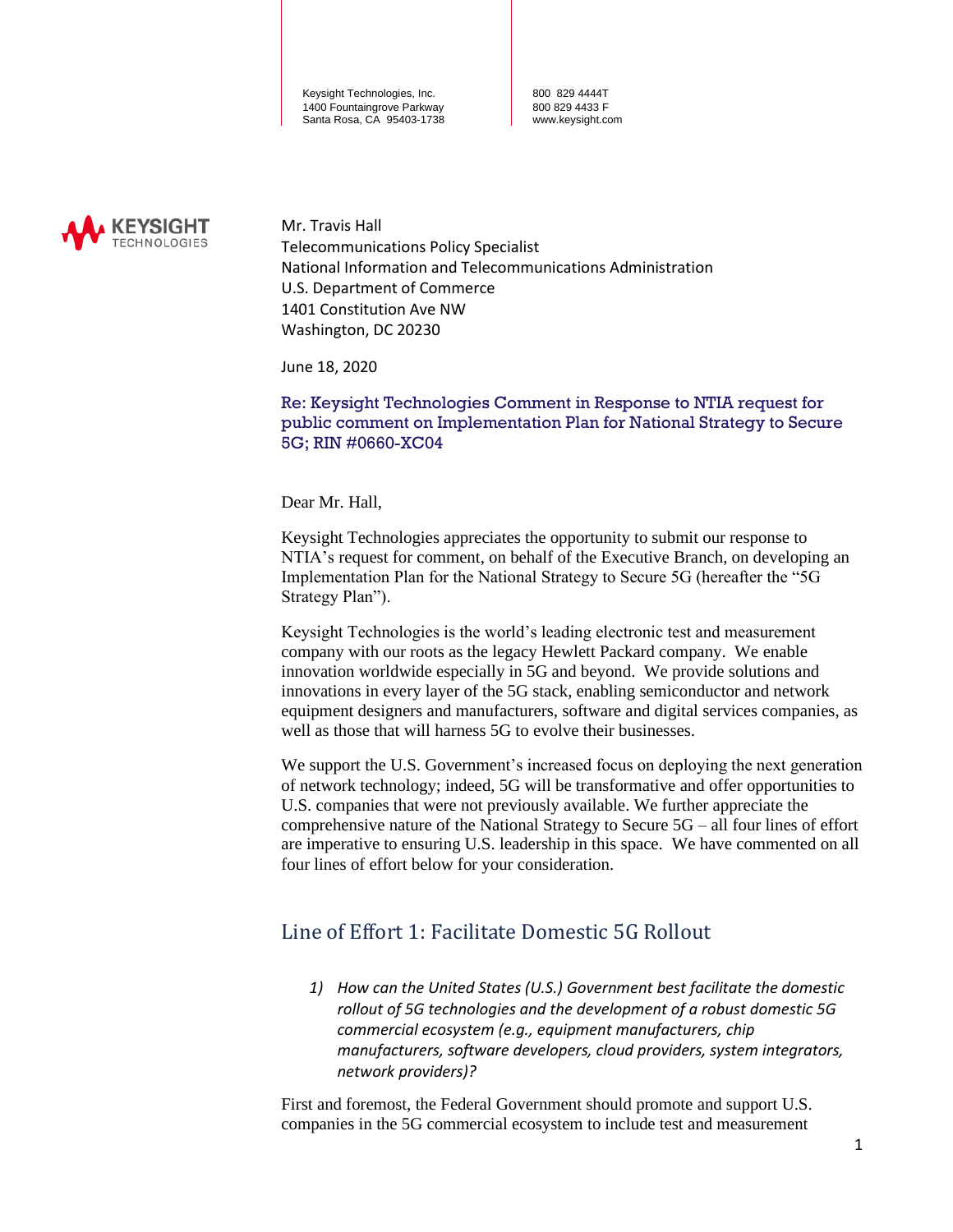800 829 4444T 800 829 4433 F www.keysight.com



vendors who enable 5G and beyond.

The basis for sound 5G policy rests on ensuring an environment that supports innovation and encourages the investment in foundational and new technologies that facilitate the next generation of networks, while also driving deployment by freeing up more spectrum and taking steps to make 5G deployments easier and ensuring that there is continuous and thorough testing throughout the 5G ecosystem from beginning to end of the workflow.

- Continuous 5G Testing up front and early from Design, Validation, Quality of Service, Standards Conformance, and Security
- Prioritize freeing up additional spectrum for 5G and beyond.
- Invest in the 5G workforce from tower technicians and telecom crews servicing 5G infrastructure to datacenter technicians, cloud systems administrators, cybersecurity experts, radio and signal processing engineers, communications systems engineers, and other workers with the skills to advance 5G.
- Streamline siting requirements to speed up the deployment of 5G infrastructure
- Additionally, DoD should establish a 5G working group and this 5G working group should include participation by U.S. based 5G industry enablers from test and measurement to handset manufacturers.
- *2) How can the U.S. Government best foster and promote the research, development, testing, and evaluation of new technologies and architectures?*

The U.S. Government can promote and foster the research, development, testing, and evaluation of new technologies and architectures through the following:

- Ensuring that testing and evaluation is a priority, upfront and early and not an afterthought. It needs to be part of the initial discussion of any new 5G technology or testbed/network.
- Fostering opportunities for public-private partnerships, government sponsored initiatives, cooperative agreements, and grants to support ongoing research and development.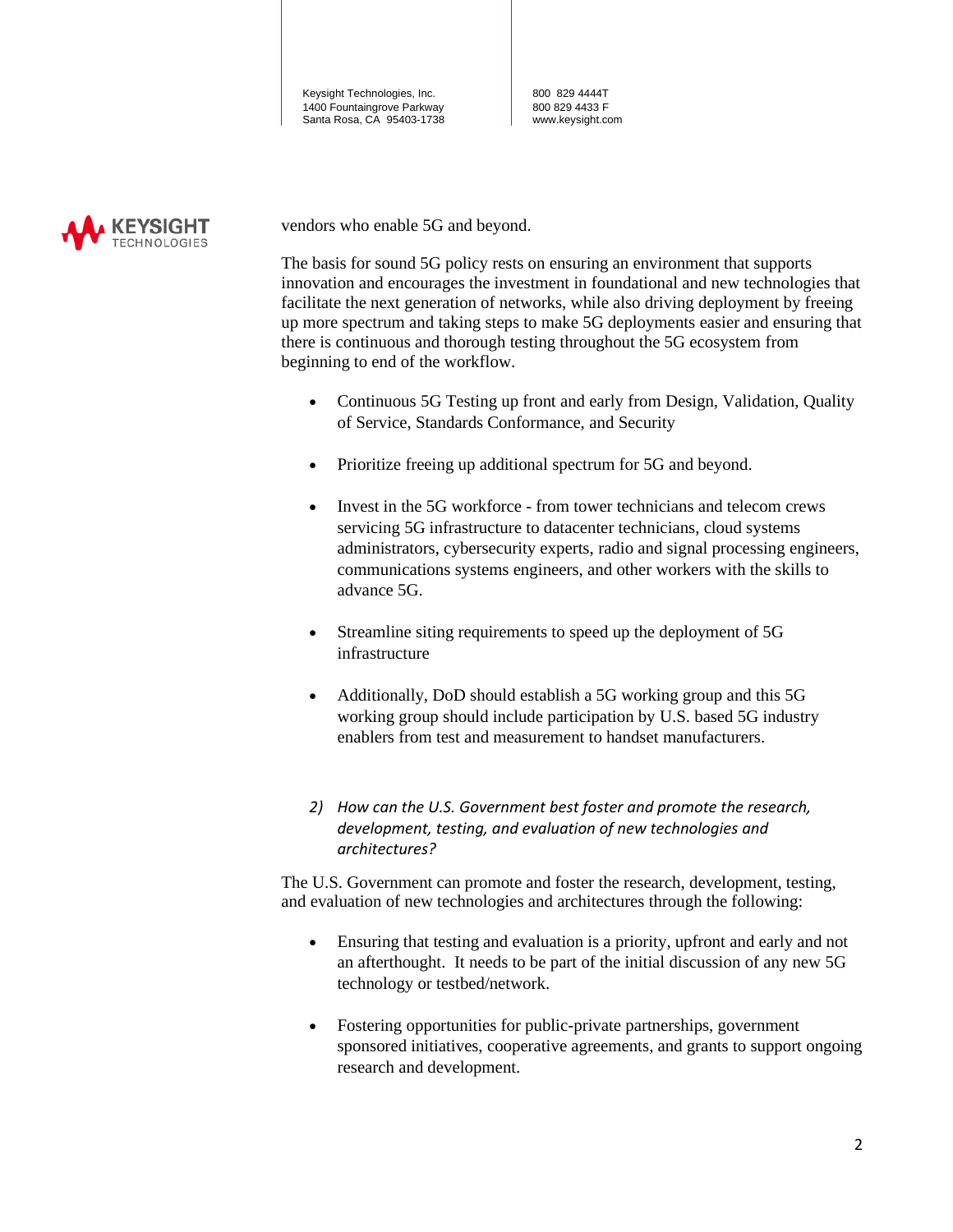800 829 4444T 800 829 4433 F www.keysight.com



- Legislatively, Congress should consider incentivizing 5G investments by expanding federal agencies' existing grant authorities and funds, while still ensuring federal government oversight of critical projects.
- Supporting 5G/5G+ standard organizations and the development of open and transparent standards to drive consistent evaluation of 5G systems. This would go above standards just related to technical performance, but include quality of service, quality of experience, security standards, and others.
- Increasing access to and outreach by 5G government leaders to industry and incentivizing the sharing of 5G innovations and technologies.
- Supporting R&D tax credits around 5G research and development by U.S. companies and academic institutions.
- *3) What steps can the U.S. Government take to further motivate the domesticbased 5G commercial ecosystem to increase 5G research, development, and testing?*

The U.S. Government should take the following steps to motivate the domesticbased 5G commercial ecosystem to increase 5G research, development, and Testing:

- Provide incentives for cross-industry collaboration especially between WiFi and personal-area networks (e.g. Bluetooth) and 5G cellular and between 5G cellular and the satellite, UAV, and HAPS industries.
- The U.S. Government should leverage the approach that the EC has used in their Framework Programme's (most recently "Horizon 2020" and "Horizon Europe") that provides significant research funds for large-scale and smallscale public/private/academic consortia projects. The NSF PAWR testbeds represents a small step in this direction but could be expanded.
- Develop a framework for intellectual property management as well as a framework to address issues related to anti-trust statutes.
- Promote open 5G architectures to allow more U.S.-based vendors to participate in the implementation of 5G across the U.S. These open architectures should be tested for compliance to APIs / interfaces / standards by using tools and equipment from U.S.-based test vendors.
- Expanding and leverage existing Other Transaction Authority (OTA) agreements to incentivize private sector investment in 5G by providing seed funding for prototype projects. This arrangement is advantageous for private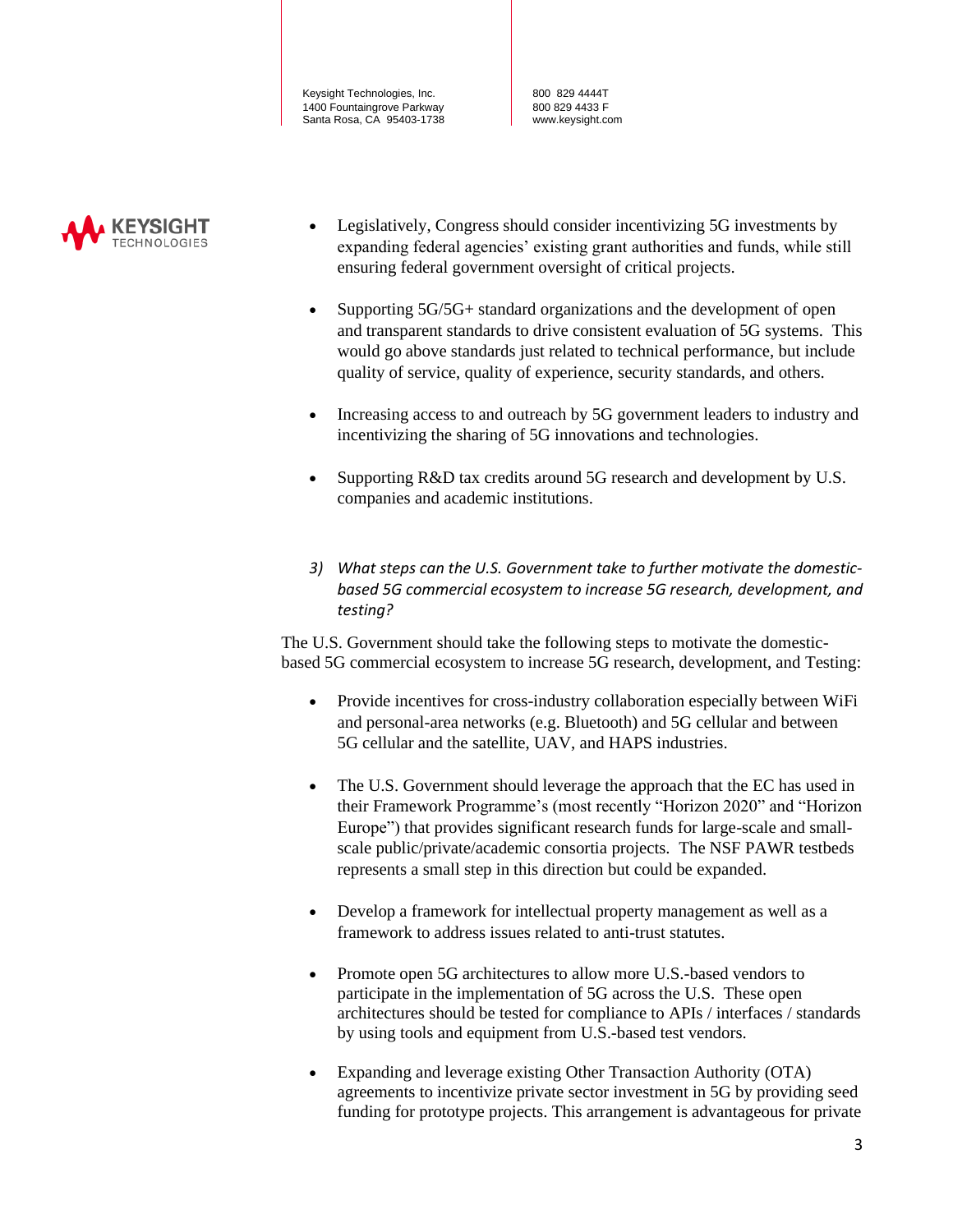800 829 4444T 800 829 4433 F www.keysight.com



sector companies as the technical risk is shared between the Government and industry. These successful R&D prototypes generally move on to the testing phase and the Government's security accreditation process. This is beneficial for private sector companies as the Government shares responsibility for ensuring compliance with security protocols and standards. Fully tested and accredited technologies can then move more quickly toward wide-spread Government adoption through subsequent procurements. This acts as further incentive for companies to participate in Government-sponsored R&D for emerging technologies like 5G and beyond. Again, testing is key throughout the process and it should be continuous and in-depth.

*4) What areas of research and development should the U.S. Government prioritize to achieve and maintain U.S. leadership in 5G? How can the U.S. Government create an environment that encourages private sector investment in 5G technologies and beyond? If possible, identify specific goals that the U.S. Government should pursue as part of its research, development, and testing strategy.* 

The following areas of research and development should be a priority to achieve and maintain U.S. leadership in 5G:

- The U.S. Government should elevate R&D related to virtualized architectures and software-defined networking to more rapidly increase competitiveness in 5G.
- The U.S. Government should prioritize and increase R&D spending for 5G use cases, including those related to RF Coexistence, Autonomous Vehicles, the Internet of Things, Artificial Intelligence, Real-Time End-To-End Testing and Sensing, Real-Time Security monitoring, and network resilience.
- The U.S. Government should elevate R&D related to "beyond 5G" ("Network 2030" or "6G"). This would include advanced next-generation networking protocols, advanced higher-frequency radio systems, advanced security systems, and the application of artificial intelligence to all of these technologies and innovations.

## Line of Effort 2: Assess Risks to and Identify Core Security Principles of 5G Infrastructure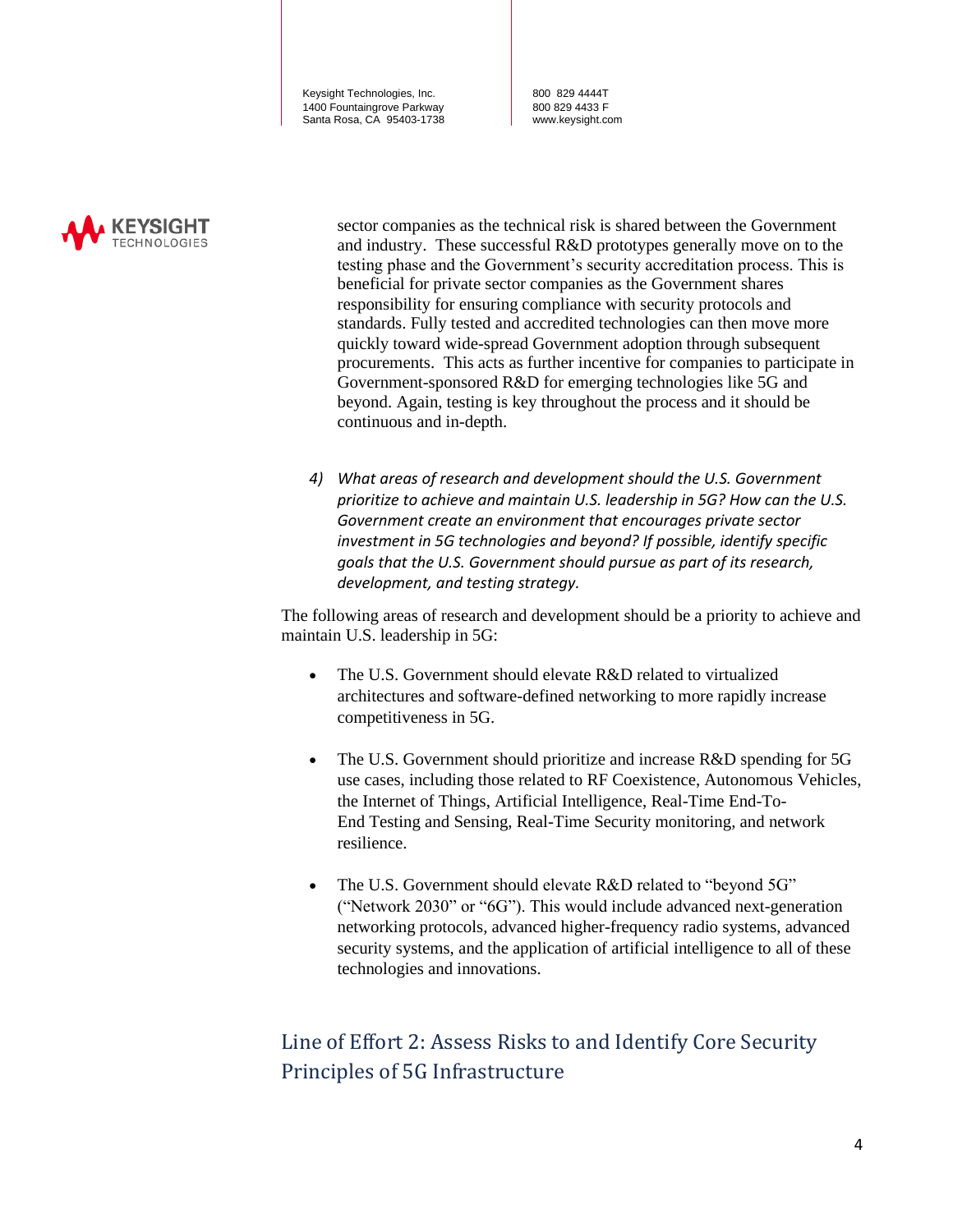800 829 4444T 800 829 4433 F www.keysight.com



*1) What factors should the U.S. Government consider in the development of core security principles for 5G infrastructure?* 

The U.S. Government should consider the following factors in the development of core security principles for 5G infrastructure:

- The U.S. Government should incentivize U.S.-centric standard organizations to develop Cyber/5G security compliance requirements that require certification through independent testing/assessment bodies. This certification process of security standards could be a gold standard requirement used to lead influence global standards bodies to common baseline. i.e. the U.S. Government should strive for a global baseline and have incremental facets to the standard that make the U.S. systems more immune to threats, more aware of threats, and more resilient when threats do make inroads.
- The U.S. Government should sponsor open source based 5G development which will promote transparency and competition and lead to more robust 5G infrastructure, security and services.
- The U.S. Government should develop and require standards and conduct test, measurement and assessments for security and cybersecurity throughout the development, deployment, and operation of 5G networks. Security should be robust and designed in from the beginning. This would include both the inclusion of security protocols within the evolving 5G standards as well as minimum security standards for 5G infrastructure hardware and software. This should involve secure coding practices, white and black-box testing, continuous assessment and monitoring of deployed infrastructure to detect suspicious activity and undue risk.
- *2) What factors should the U.S. Government consider when evaluating the trustworthiness or potential security gaps in U.S. 5G infrastructure, including the 5G infrastructure supply chain? What are the gaps?*

The U.S. Government should consider the following when evaluating the trustworthiness or potential security gaps in U.S. 5G infrastructure, including the 5G infrastructure supply chain:

• First and foremost, full transparency is an absolute requirement for trustworthiness.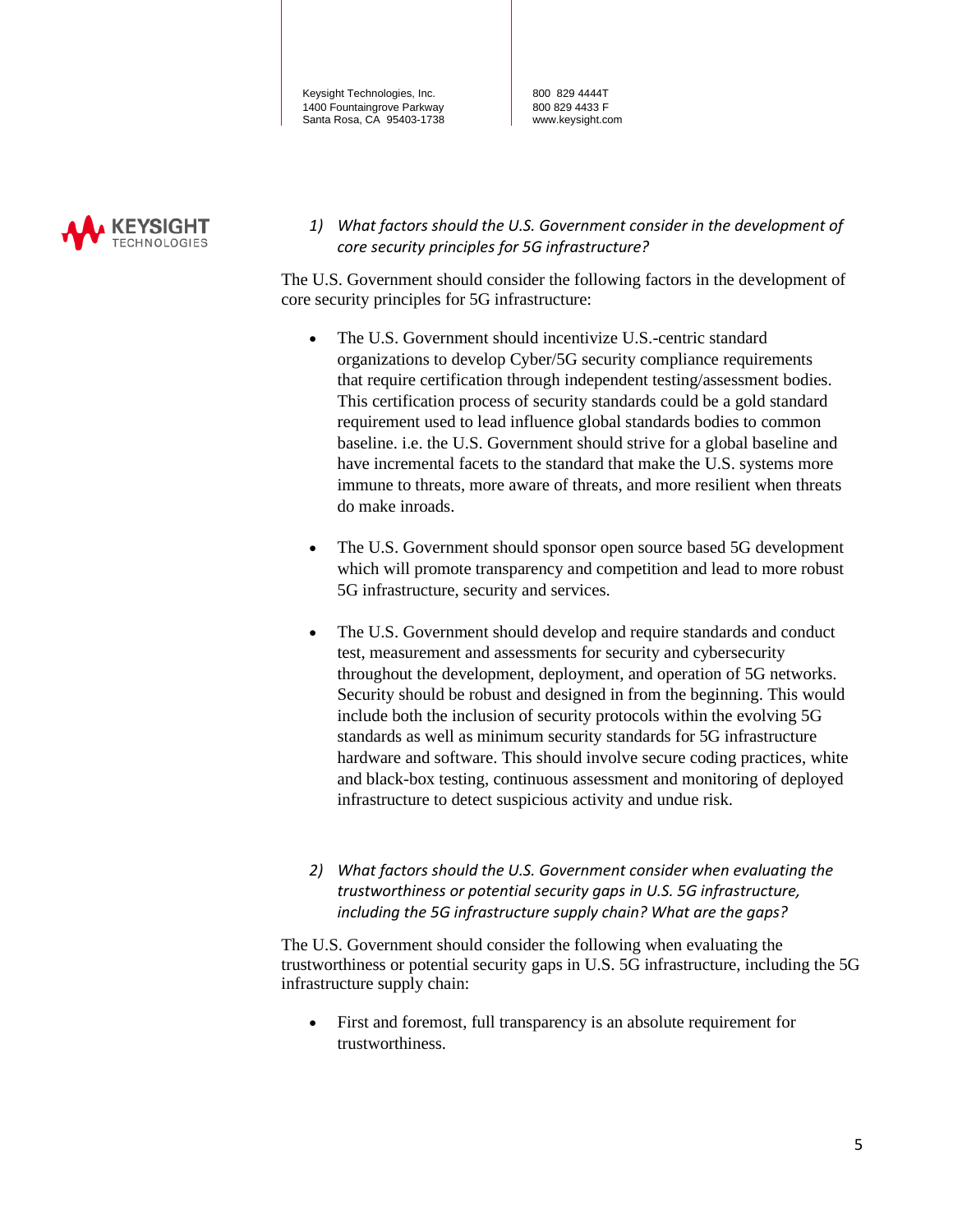800 829 4444T 800 829 4433 F www.keysight.com



- Testing and measuring security effectiveness from both individual network elements/functions and complete end-2-end infrastructure perspectives.
- Incorporating the relevant 5G security principles recommended by the "Prague 5G Security Conference" - The Prague Proposals.
- Developing a 5G security certification program established through rigorous independent testing/assessment.
- Determine minimum standards for 5G security testing of infrastructure hardware, analogous to the FIPS requirement for computing and networking equipment, should be developed due to the length and complexity of supply chains which presents special challenges to infrastructure security.
- Requiring independent source code and component validation. Additionally, the use of open-source code should be encouraged wherever possible because even an otherwise secure piece of hardware or software may be rendered insecure by the inclusion of a single component or software library.
- *3) What constitutes a useful and verifiable security control regime? What role should security requirements play, and what mechanisms can be used to ensure these security requirements are adopted?*

The following verifiable and adoptable security control regimes are extremely important to a secure 5G network:

- It should be standards based driven by global standards bodies and enhanced for U.S.-specific national security concerns.
- The standards should be developed by cross-industry consortia so that they are meaningful, useful, practical, verifiable, and can evolve with the state of the art in technology.
- There should be a certification of compliance to the standards by both vendors and independent validation labs.
- There should be a consistent and dependable process to address noncompliance of the standards (e.g. Vendors who supply noncompliant infrastructure hardware or software, or who are found to be noncompliant by independent labs and do not promptly address identified gaps or risks. These vendors should be barred from the 5G supply chain).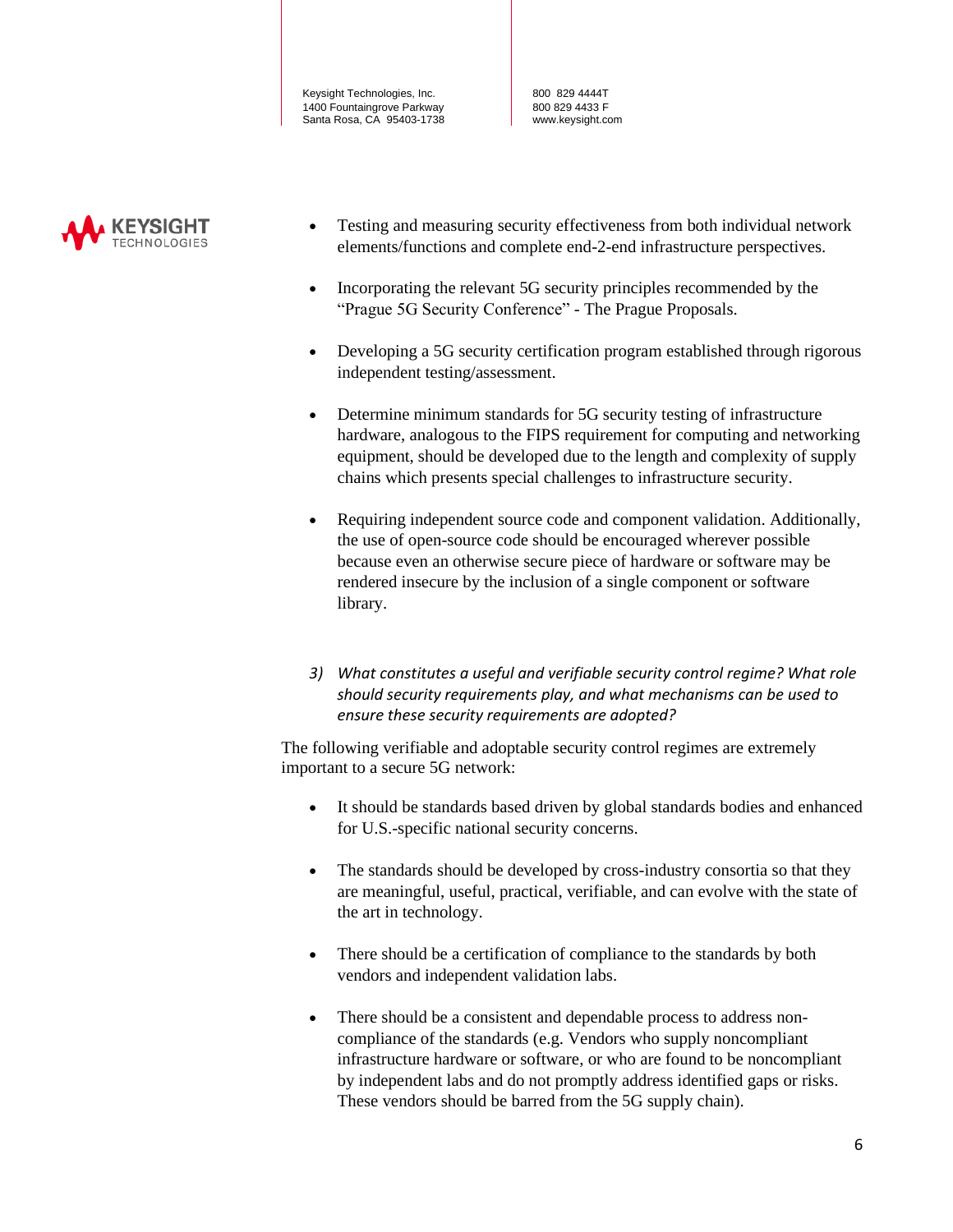800 829 4444T 800 829 4433 F www.keysight.com



- There should be a required process for trusted vendors to fully disclose any gaps or risks that they discover in order to inform all affected parties.
- Vendors should follow a Risk Management Framework (RMF) that considers effectiveness, efficiencies, and constraints based on applicable laws, policies, standards, or regulations. For example, NIST SP-800-\* publications as specified in the NIST RMF overview "FISMA Implementation Project".
- *4) Are there stakeholder-driven approaches that the U.S. Government should consider promoting adoption of policies, requirements, guidelines, and procurement strategies necessary to establish secure, effective, and reliable 5G infrastructure?*

There are stakeholder-driven approaches that the U.S. Government should consider in promoting adoption of policies, requirements, guidelines, and procurement strategies necessary to establish secure, effective, and reliable 5G infrastructure, for example:

- Stakeholders should be part of the standards development process ("skin in the game" and source of appropriate subject-matter expertise).
- The standards process cannot operate in a U.S.-centric vacuum. Communications systems are connected globally and to be affordable, need to be based on international standards; hence the standards should have their foundation in those created by global standards development organizations.
- The validation and compliance process should be consistent and transparent.
- Mandating a certification process to a set of testing standards for security and reliability that is required by all suppliers of 5G hardware and software. A certification process is a very useful tool to improve security of the supply chain and 5G ecosystem similar to the UL certification conformance model.
- The implementation of a required 5G certification process by the U.S. government would be instrumental in ensuring that all required standards such as security are met. This would go a long way in trusting the vast number of connected 5G devices.
- *5) Is there a need for incentives to address security gaps in 5G infrastructure? If so, what types of incentives should the U.S. Government consider in*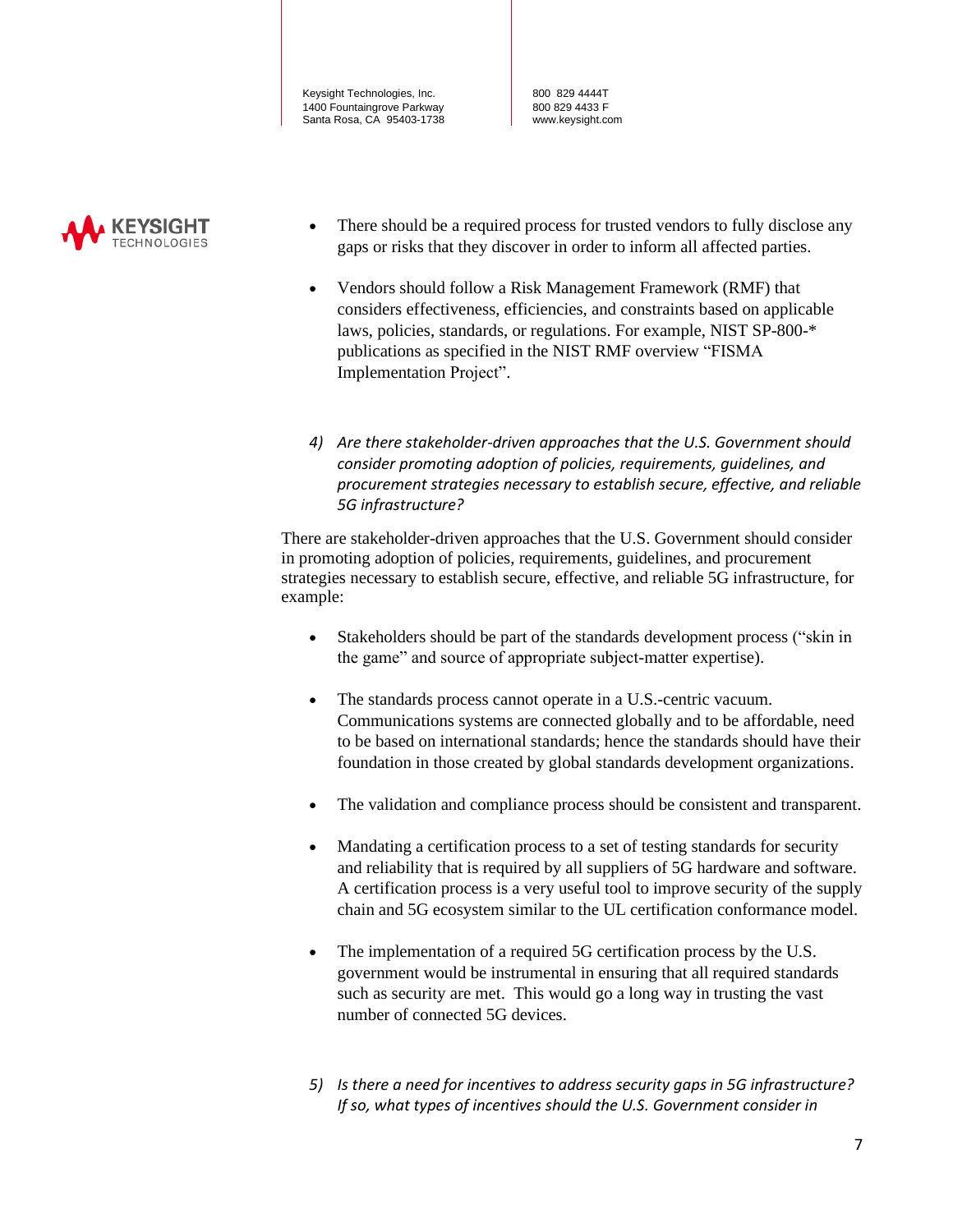800 829 4444T 800 829 4433 F www.keysight.com



*addressing these gaps? Are there incentive models that have proven successful that could be applied to 5G infrastructure security?*

Incentives are important in addressing security gaps in a 5G infrastructure. The types of incentives the U.S. Government should consider are the following:

- Instituting a program like the Bug Bounty Programs that is offered by some of the top U.S. hi-tech firms is a proven model to quickly explore and fix security vulnerabilities and gaps in industry.
- Establishing a 5G security certification program requiring rigorous independent testing and assessment would be prudent in addressing 5G infrastructure security gaps.
- Security comes at a cost, and history has shown that vendors will avoid those costs when possible and if optional. Having established standards for security, the government can leverage tools such as allocation of spectrum to service providers who deploy only compliant hardware and software and only purchase compliant hardware and software for government use.
- The government should publish lists of manufacturers, vendors, and service providers who have been audited for 5G compliance.
- Disincentives need to be used as well, for examples the requirement that deployed hardware and software need to be certified and standardscompliant.

# Line of Effort 3: Address Risks to U.S. Economic and National Security during Development and Deployment of 5G Infrastructure Worldwide

*1) What opportunities does the deployment of 5G networks worldwide create for U.S. companies?* 

The deployment of 5G globally presents enormous economic growth opportunity for U.S. companies, particularly as 5G technology is expected to enable \$13.2 trillion in economic output by 2035. The increased speed, low latency, increase capacity, and functionality of 5G networks will help to enable the next generation of data-enabled innovations, technologies, and devices such as the internet of things (IoT), Autonomous Vehicles, Smart Manufacturing, VR/AR systems, Remote Healthcare and artificial intelligence (AI).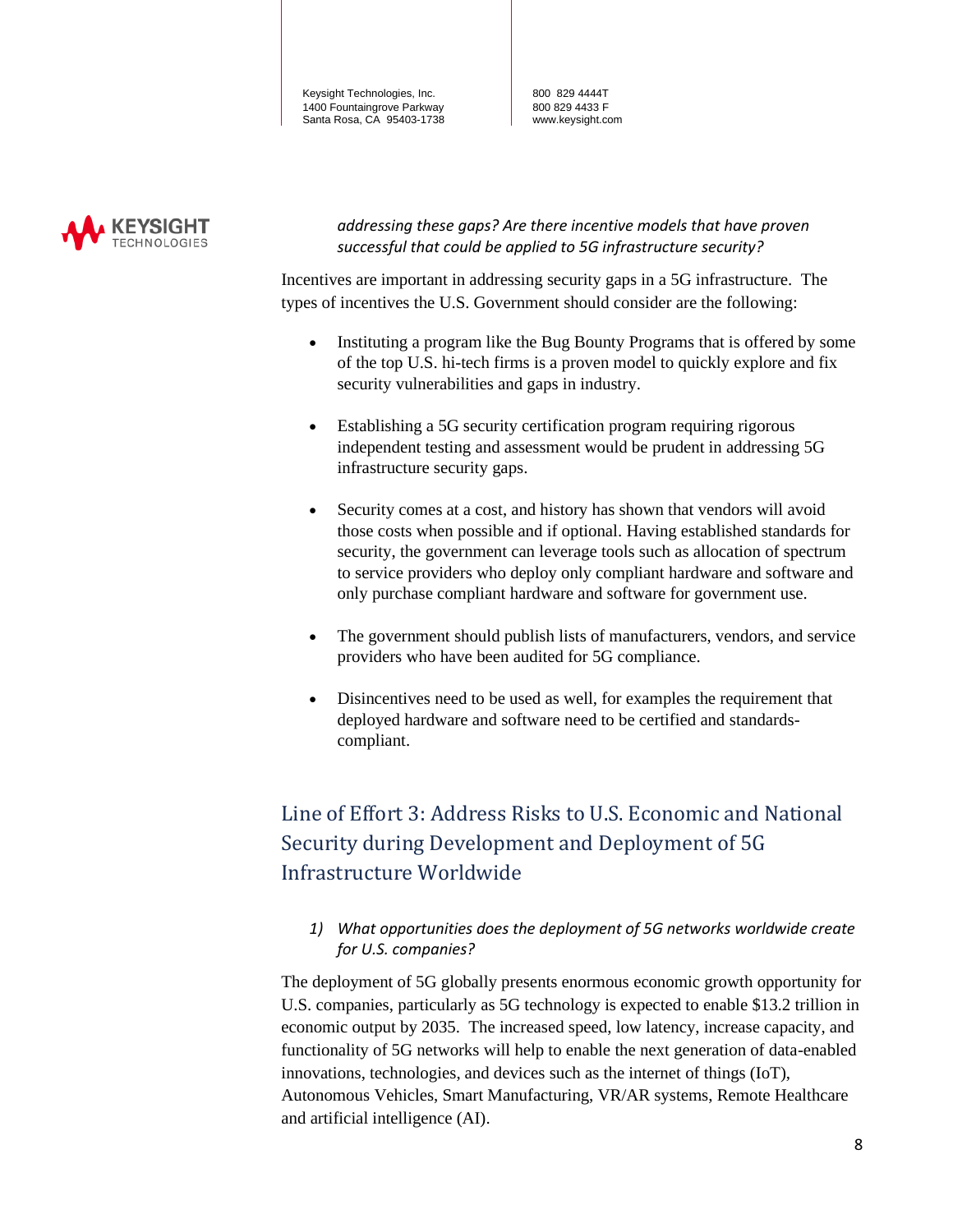800 829 4444T 800 829 4433 F www.keysight.com



As countries around the world deploy 5G, U.S. companies have started to capitalize on their 5G investments through substantial business growth and new investments. They continue to seize upon these new networks to implement use cases that were previously unachievable. However, it is imperative that we continue to encourage open and interoperable solutions in the deployment of 5G networks to ensure that a variety of vendors can supply different aspects of the 5G network, thus allowing U.S. companies the opportunity to compete worldwide.

Additionally, the opportunities cross multiple parts of the industry from semiconductors to subsystems to full deployment. They include opportunities in applications development and test, sensing and validation of all facets of the 5G ecosystem.

Finally, the deployment of 5G networks worldwide will provide a robust, fast and efficient method for delivering innovative software solutions and services (health/medicine, entertainment, etc.) that have traditionally been dominated by U.S. companies.

#### *2) How can the U.S. Government best address the economic and national security risks presented by the use of 5G worldwide?*

The U.S. Government can best address the economic and national security risks presented by using 5G worldwide by the following:

- There is no economic risk to the U.S. of a global 5G deployment as long as there is fair and open competition. This global investment is a huge opportunity upon which many U.S.-based companies are already capitalizing. The risk is disallowing U.S.-based companies from participating and competing in this large global business opportunity.
- Increase the use of interoperable, secure and open standards and relying more on software than hardware driven technologies.
- The U.S. Government should ensure that any approach it takes is targeted at identifiable national security risks, thus avoiding overly broad policy responses that may have negative impacts on U.S. competitiveness, relationship with allies, and the U.S. Government's ability to procure 5G technologies.
- The U.S. Government should coordinate with other regional bodies, such as the EU, to develop common standards so that developed security standards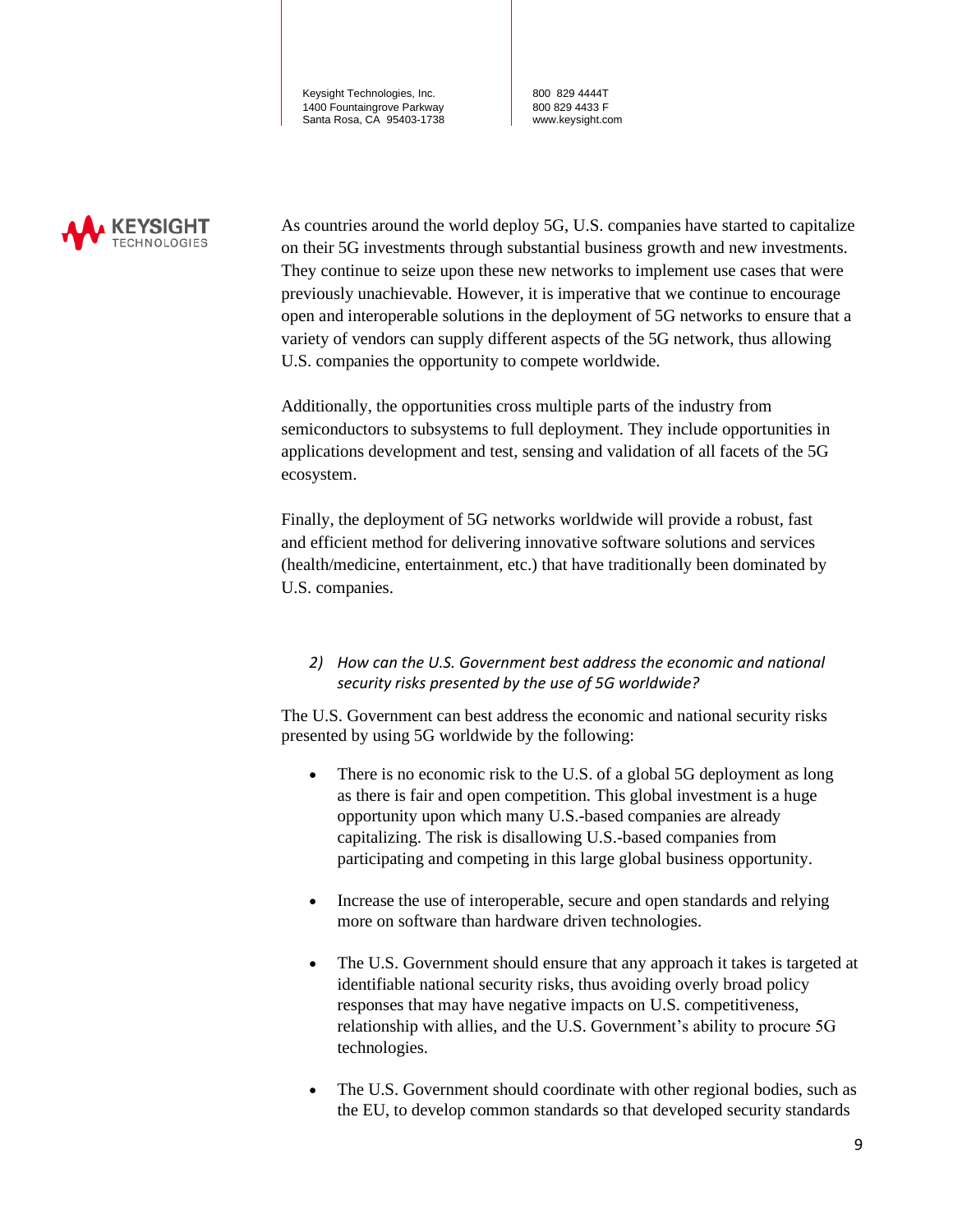800 829 4444T 800 829 4433 F www.keysight.com



can be enforced more broadly. Having a larger market for products which meet U.S. requirements will not only encourage vendors to develop new and secure products but will also help to improve security of 5G networks worldwide. Ideally, U.S. companies can compete successfully for these deployments.

- Incorporating the relevant 5G security principles recommended by the "Prague 5G Security Conference" - The Prague Proposals.
- Taking a leadership role and increasing its expertise in 5G infrastructure security in order to educate other governments and international partners and relevant NGOs about the risks and security requirements for 5G networks and deployments.
- The security risks of 5G are significant but also not unique to the U.S. Hence, the U.S. must continue to participate in global standards development organizations and help establish a more stringent standard where sensible. Additionally, help establish a compliance process along with an ability to evolve these standards as changes to risk emerge.
- *3) How should the U.S. Government best promote 5G vendor diversity and foster market competition?*

The U.S. Government should best promote 5G vendor diversity and foster market competition by:

- Opening up more unlicensed spectrum to support 5G and beyond.
- Embracing open radio access networks that support open and interoperable solutions for 5G networks. This would allow for interoperability, supplier diversity, competitiveness, and innovation on a massive scale. Leveraging open and interoperable solutions can help to avoid vendor lock-in.
- Adopting policies that promote the use of open-source development, open API support, and open 5G architectures. For example, encouraging Congress to pass the Utilizing Strategic Telecommunications Act which would create an O-RAN R&D fund to help spur innovation in open, software-based wireless technologies, an area where the United States could be very competitive.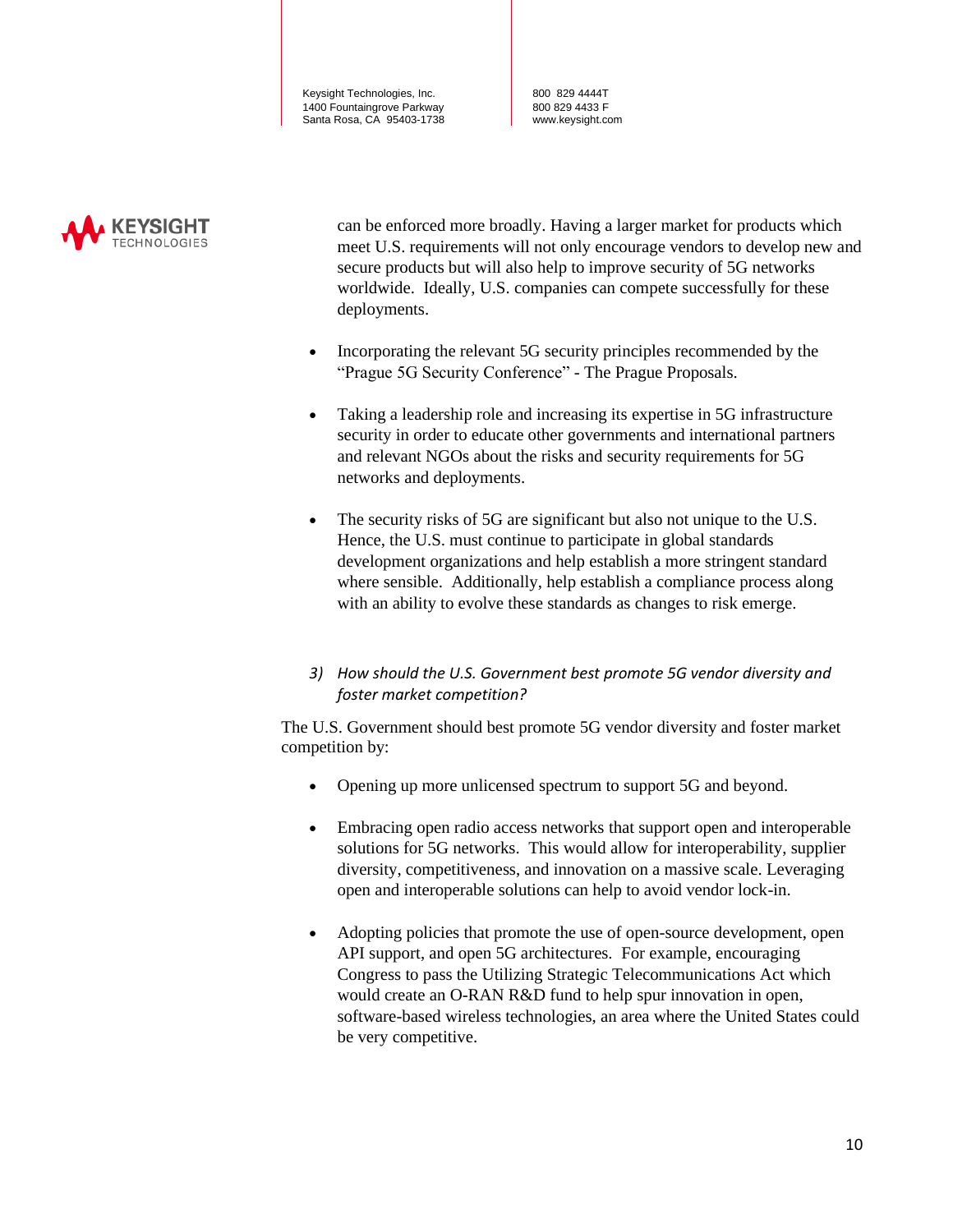800 829 4444T 800 829 4433 F www.keysight.com



*4) What incentives and other policy options may best close or narrow any security gaps and ensure the economic viability of the United States domestic industrial base, including research and development in critical technologies and workforce development in 5G and beyond?* 

The following incentives could close or narrow security gaps and ensure the economic viability of the United States domestic industrial base, including research and development in critical technologies and workforce development in 5G and beyond:

- By having U.S. Government sponsored initiatives that focus on secure developments, deployments and operations of Industrial IoTs, Smart IoTs for municipals, and AR/VR for services that leverage the power of 5G/5G+.
- Tax credits for 5G/5G+ R&D and 5G work force development.
- Include our responses to questions posed under Lines of Effort 1 and 2, which we believe adds to the question asked here.

## Line of Effort 4: Promote Responsible Global Development and Deployment of 5G

*1) How can the U.S. Government best lead the responsible international development and deployment of 5G technology and promote the availability of secure and reliable equipment and services in the market?* 

The U.S. Government can best lead the international development and deployment of 5G technologies and promote the availability of secure and reliable equipment and services in the market by:

- Passing the U.S.A Telecommunications Act that would create a \$500 million Multilateral Telecommunications Security Fund. This fund would provide additional direct support to the United States in its engagements with foreign partners.
- Reconsidering the content rules that currently govern Export Import Bank transactions as they are not necessarily applicable to the tech sector. Current U.S. content requirements hinder the ability of Ex-Im to support the deployment of trusted network equipment overseas. Especially in the tech sector where IP and R&D may be U.S.-based even if the product is manufactured elsewhere. This aspect is not considered in the current iteration of U.S. content requirements that dictate if Ex-Im can support an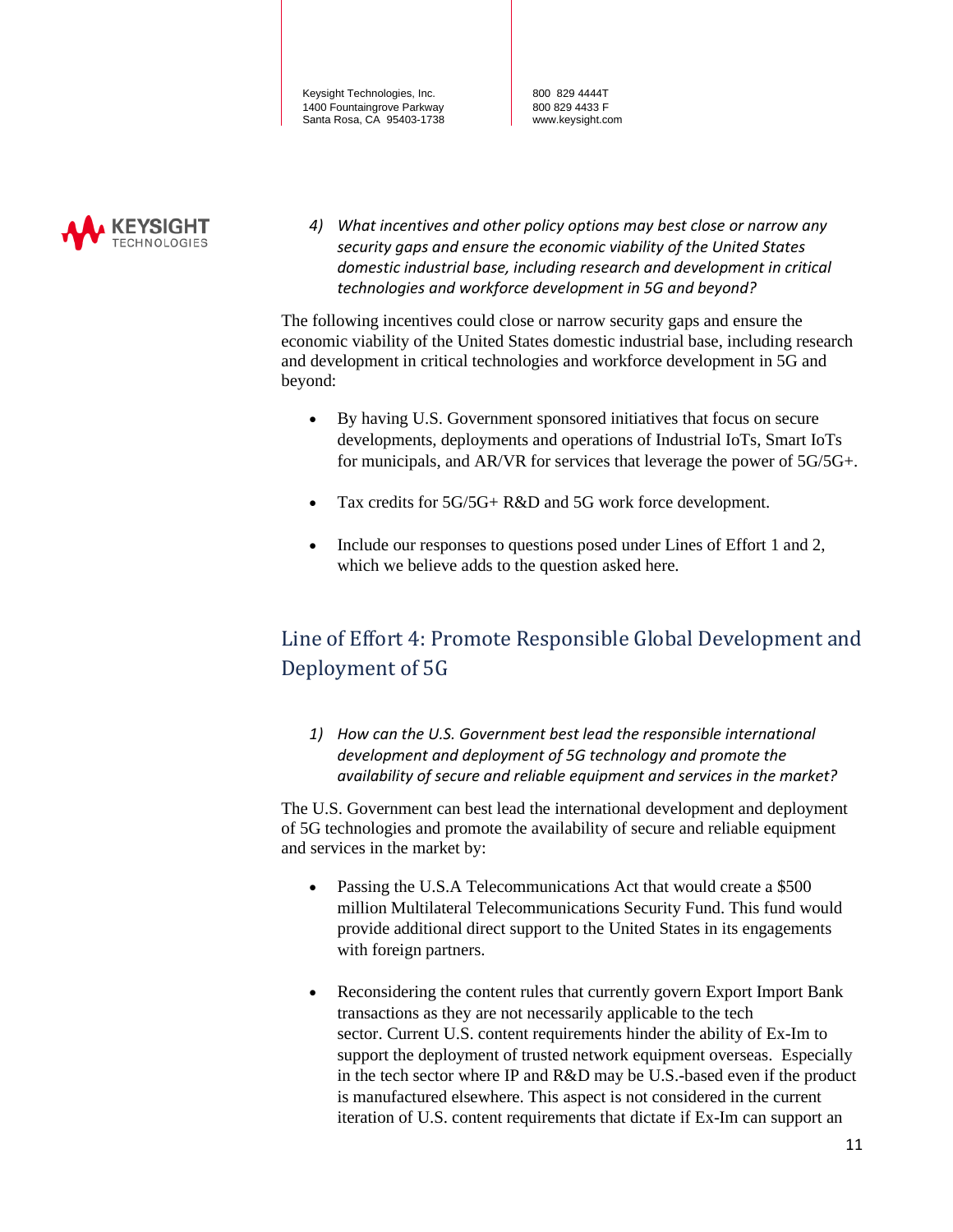800 829 4444T 800 829 4433 F www.keysight.com



overseas deal, thus making it significantly more difficult for Ex-Im to support deals related to 5G technologies.

- Continuing advocacy and engagement on 5G issues through bilateral and multilateral dialogue and engaging with other international partners wherever possible.
- Advocating for secure and continuous real-time testing and monitoring, of 5G networks worldwide especially in countries where cost is a significant driver.
- Working closely with U.S.-based test, measurement, and security vendors to develop and standardize real-time security and testing practices and procedures.

#### *2) How can the U.S. Government best encourage and support U.S. private sector participation in standards development for 5G technologies?*

Keysight Technologies is leading standards bodies in 5G Test. We do so to ensure testing is done well, securely, and in a transparent fashion. However, a coordinated effort by U.S. companies would go a long way in providing standards inputs that are beneficial to the U.S. and international partners. Standards are an incredibly important driver for 5G technologies. Below are specific recommendations that the U.S. government can undertake to incentivize and support U.S. industry participation:

- Support industry-led bodies with rules-based processes in place. Companies that seek to compete in 5G technologies must participate in international standards development processes, and they must be allowed to choose which bodies are best suited for their specific work.
- Make the United States a more attractive meeting location for standards development organizations to host meetings. Attending standards meetings typically requires a significant amount of travel and time commitment, making the U.S. a more appealing meeting location for those based in the U.S. The U.S. Government can encourage this by facilitating visa applications for foreign standards experts who routinely attend these meetings.
- Ensure that current and future policies and regulations do not unintentionally inhibit U.S. company participation in international standards. For example, the May 2019 entity list designation of Huawei and the associated Temporary General License inadvertently created a situation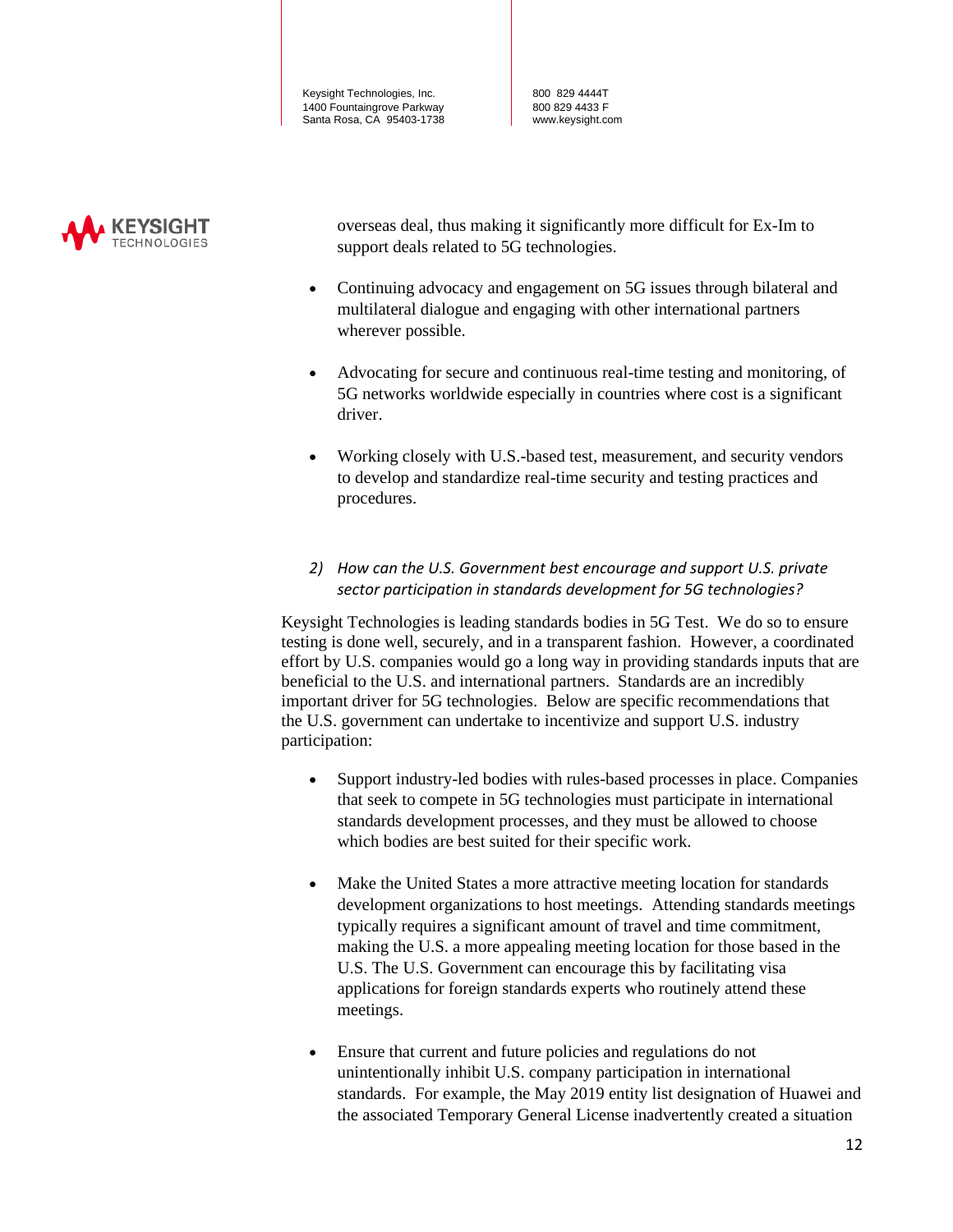800 829 4444T 800 829 4433 F www.keysight.com



in which U.S. companies were precluded from participating in technologyrelated standards development bodies in which Huawei or other listed entities were also a participant.

*3) What tools or approaches could be used to mitigate risk from other countries' 5G infrastructure? How should the U.S. Government measure success in this activity?* 

The following approaches and tools could be used to mitigate risk from other countries' 5G infrastructure:

- More robust testing and validation of hardware and software solutions by setting up independent testing labs to test and validate hardware and software before they can be integrated into the 5G network/ecosystem.
- Instituting a robust certification process to validate trusted vendors.
- Engagements with international partners to better understand their approach to mitigating risk, and factor this into the U.S. Government's own riskbased tools.
- Continue to collaborate and cooperate with international partners to address identified risks.
- Examining the United Kingdom's approach to risk analysis through their establishment of the Huawei Cyber Security Evaluation Center (HCSEC) Oversight Board—this oversight could be expanded for multiple higher-risk suppliers and could entail establishing criteria for how a supplier is deemed high enough risk for an oversight board.
- *4) Are there market or other incentives the U.S. Government should promote or foster to encourage international cooperation around secure and trusted 5G infrastructure deployment?*

The U.S. Government could foster and encourage international cooperation around secure and trusted 5G infrastructure deployment by continued support of industry-led standards organizations that are developing many of the technical specifications, including those related to testing and security.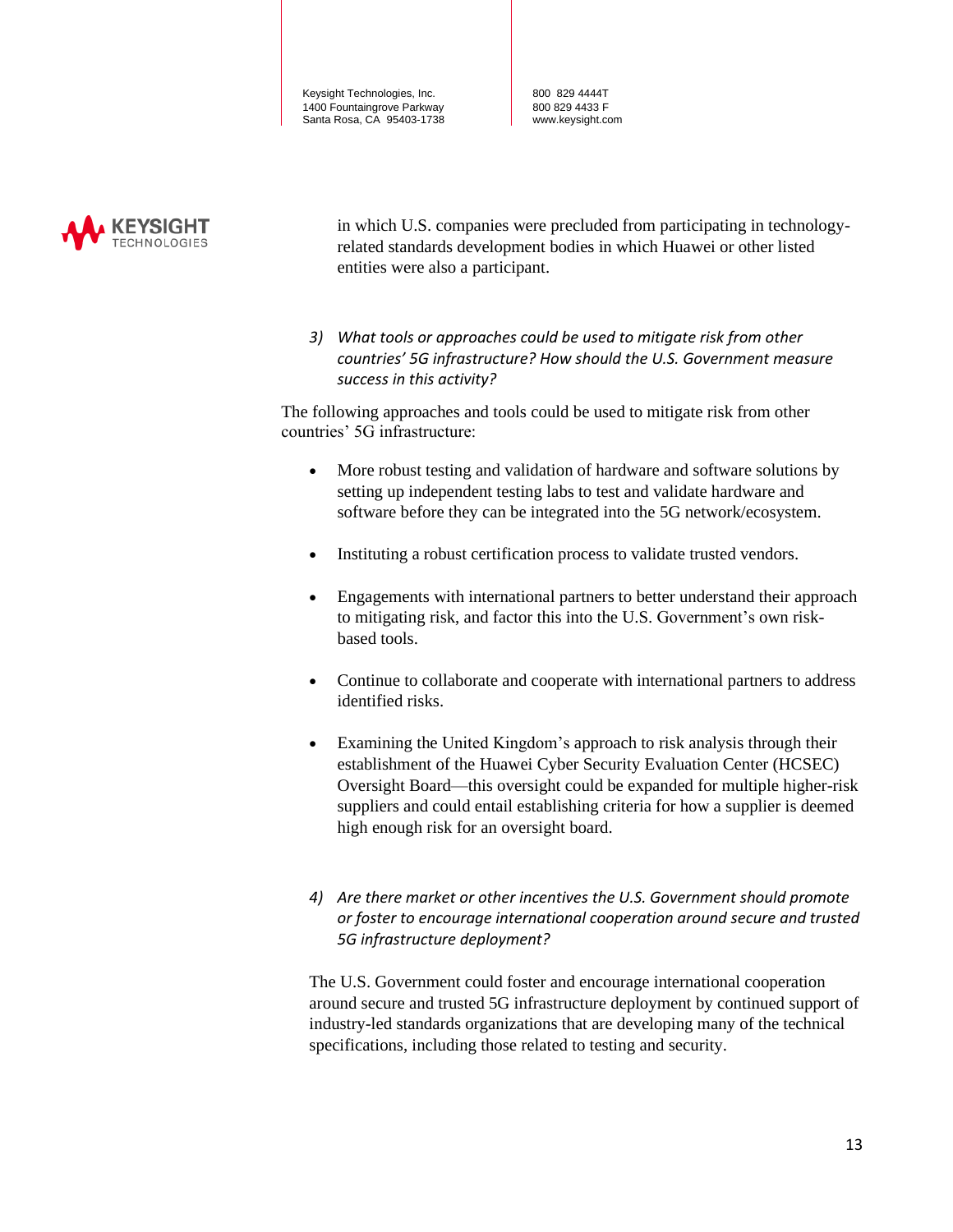800 829 4444T 800 829 4433 F www.keysight.com



*5) Both the Department of Commerce and the Federal Communications Commission (FCC) have rulemakings underway to address the security of the telecommunications infrastructure supply chain. Are there other models that identify and manage risks that might be valuable to consider?* 

Recommend that the U.S. government consider a similar approach that the EU has taken in developing the EU 5G Security Toolbox.

6) What other actions should the U.S. Government take to fulfill the policy goals outlined in the Act and the Strategy?

The U.S. Government could take the following action to fulfill the policy goals outlined in the Act and Strategy by a coordinated, whole-of-government approach to supporting the secure deployment of 5G in the United States and globally. In the United States, too often there are a host of agencies working on different initiatives, sometimes duplicating efforts and working in different directions. The appointment of a "5G Czar" in charge of coordinating all ongoing efforts related to 5G would be an excellent start.

### Line of Effort 5: Other Comments

The following provides additional comments that did not fit in Lines 1-4 but are critical to the continued success and security of deployed and operational 5G and beyond networks in the U.S. and international partners.

- Establish a group of U.S.-based test and measurement experts with U.S. based test equipment to ensure all 5G networks are conforming to all standards and security protocols along with the expected quality of service. Ideally, this should be done in real-time and continuous.
- Fundamental to a trusted, secure, reliable and standard conforming 5G network is Testing at all levels of the stack, from design to deployment and done in real-time. This is critical and should not be overlooked or an afterthought. This is fundamental to a successful 5G strategy for deployed and future networks that go beyond 5G.

Once again, Keysight Technologies appreciates the opportunity to submit comments and hope that they will be helpful in guiding the White House as it seeks to develop an Implementation Plan for the National Strategy to Secure 5G.